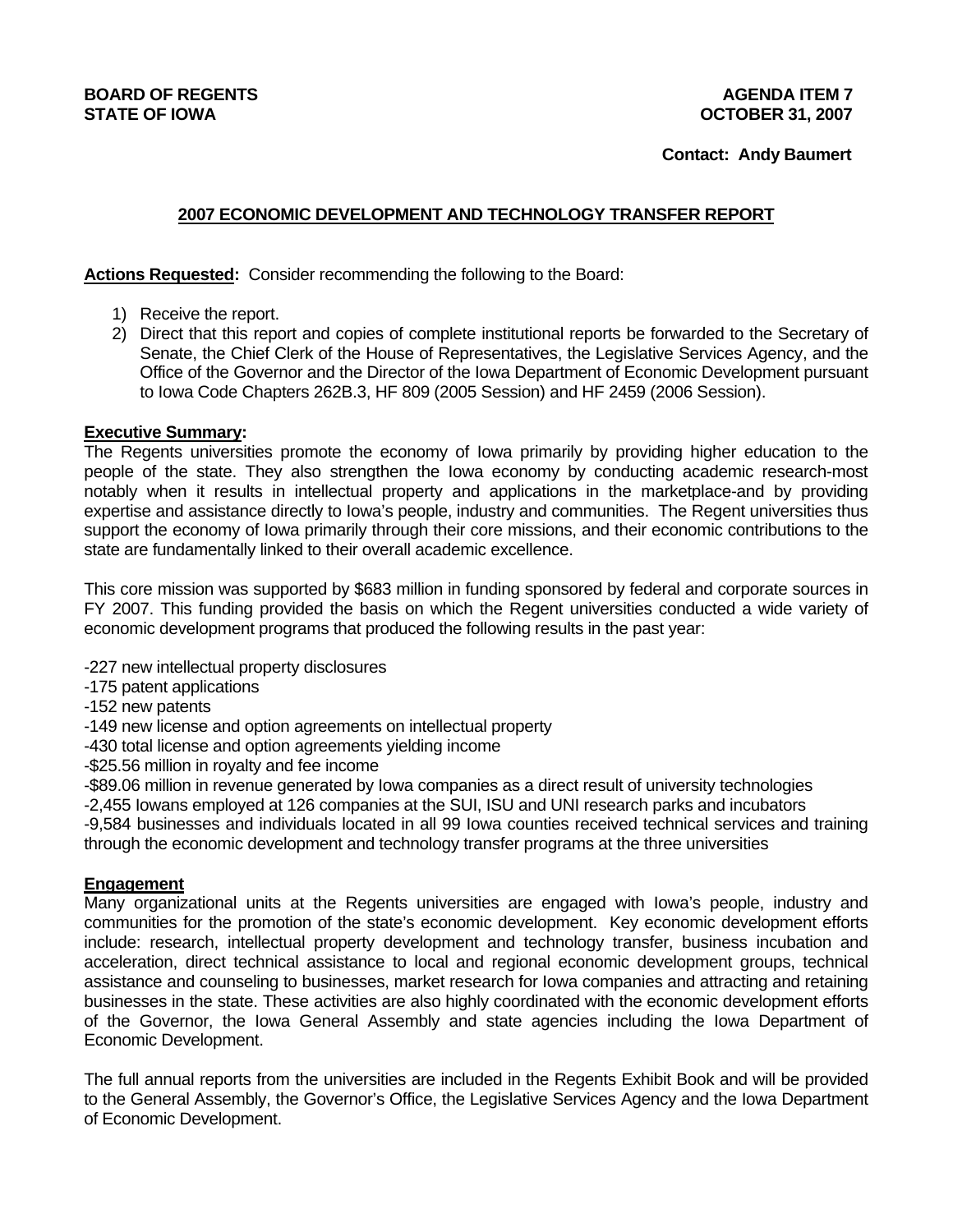### **State Funding for Economic Development and Technology Transfer**

State funding in FY2007 was provided in three primary economic development program areas:

#### 1. Ongoing Economic Development and Technology Transfer Programs: \$3.108 million

In FY 2007, the state provided \$3.108 million for several ongoing programs which include the research parks at SUI and ISU, the Institute for Physical Research and Technology, the Small Business Development Centers, the Institute for Decision Making, the Metal Casting Center and the Center for Advanced Drug Development. Since FY 2001, state appropriations for these programs have declined from \$7.63 million to \$3.108 million. These programs were responsible for providing technical services and training to more than 9,500 individual businesses and communities in every county in Iowa in 2007.

#### 2. Grow Iowa Values Fund (GIVF): \$5,000,000

In FY 2005, the General Assembly authorized an annual appropriation of \$5 million under the GIVF to the Regents universities for purposes of supporting the human and physical infrastructure needed to effectively develop and transfer technology discoveries. In August 2007, the Board of Regents approved the FY 2008 proposals by the universities to use the GIVF appropriation to strengthen the technology transfer capabilities at each campus and to fund development projects involving several existing companies and start ups. The universities and companies involved in the projects provided more than \$5 million in matching funds for the projects. Examples of projects included:

-A project partnering three ISU researchers and the BioProtection System Corporation to develop novel vaccines against pneumonic plague. Using recombinant proteins and nanotechnology, the group proposes to develop vaccines that can be used at lower doses and perhaps protect military forces and citizens from airborne pathogens with only a single dose.

-As many as eight new regions will be rolled out for participation in UNI's successful MyEntrenet program which already has more than 1,400 registered entrepreneurs across Iowa.

-New entrepreneurial faculty will be recruited by the University of Iowa who will be relocating or creating new companies in Iowa in the key biosciences area.

-New incubator space and upgrades of facilities will be developed at the SUI College of Pharmacy Center for Advanced Drug Development.

-UNI will open its new incubator for technology transfer and a new incubator for student businesses.

-A project partnering five ISU researchers and the POET Corporation to optimize the technique of converting corn to ethanol without gelatinizing the starch. The process is expected to dramatically improve the yield of ethanol from corn and produce a high value co-product protein suitable for making biodegradable plastics.

#### Private College Grant Program

Of the \$5 million in GIVF funding, \$200,000 was awarded by the Board of Regents to three independent universities and colleges for economic development and technology transfer projects.

Des Moines University received \$78,000 to conduct research designed to provide new methods for identifying mutations in the genetic material of pregnant women that increase their risk of delivering infants prematurely and to seek a commercial opportunity to disseminating the work.

Drake University received \$67,000 to enhance technology and product commercialization through DU's College of Pharmacy and Health Science's DELTA Rx Institute and the Drake Undergraduate Collaboration Institute.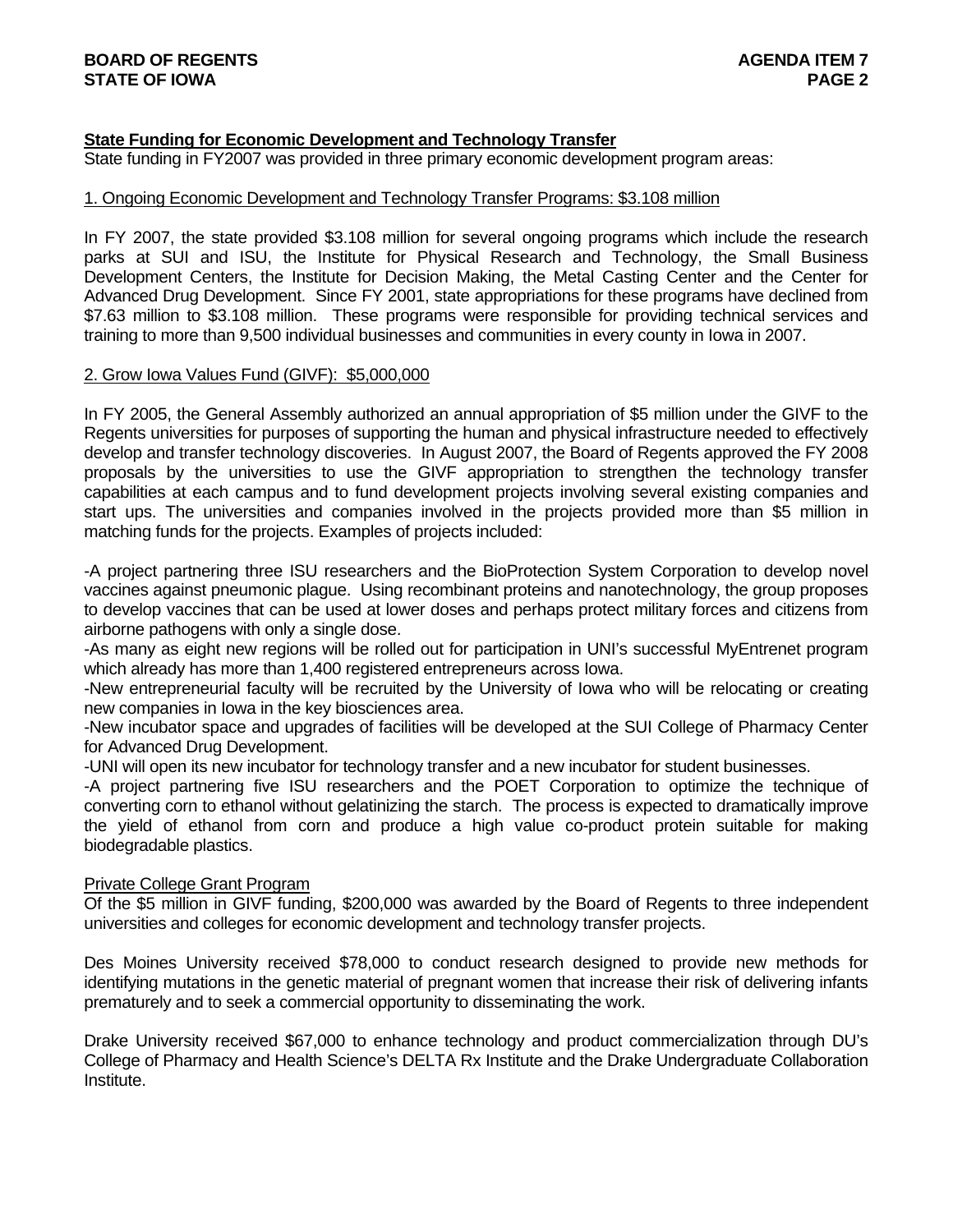## **BOARD OF REGENTS AGENTS** AGENERATION OF REGENERATION OF REGENERATION OF REGENERATION OF REGENERATION OF REGENERATION OF  $\sim$ **STATE OF IOWA** PAGE 3

Luther College received \$55,000 for a project to develop novel polymerization catalysts that will strengthen the viability of biodegradable polymers from Iowa crops.

#### 3. Battelle Economic Development Appropriations: \$20,000,000

The Iowa General Assembly authorized \$20 million in FY 2007 funding to the Regents universities for economic development activities in three key platform areas of biosciences, advanced manufacturing and information technology. Of the total, \$5 million was designated to be used for endowed chairs and faculty salaries, \$6.8 million for related physical infrastructure and \$8.2 million for general support of projects in the key platform areas. The Board of Regents approved the universities' proposals in September of 2007. The universities provide regular progress reports on the Battelle-funded projects at Regents board meetings. No new Battelle funding has been provided by the Iowa legislature.

Nearly all of the projects include matching funding, either from businesses, the universities or federal agencies, even though matching funding for platform projects is not required by the legislation. The platform funding provided funding for 23 projects with research participation or investment by more than 40 companies and entrepreneurs to create new products and technology services. The aggregate amount of industry/university/federal matching funding for all three universities was \$49.5 million, resulting in a better than 5 to 1 matching ratio with the \$8.2 million in Battelle platform funding provided. The \$6.8 million of infrastructure proposals are highly integrated to supply key infrastructure support for the research and commercialization efforts proposed in the platform projects. The \$5 million in endowment and faculty salary funding will attract or retain several top quality faculty members whose research in the targeted platform areas has the highest potential for commercialization.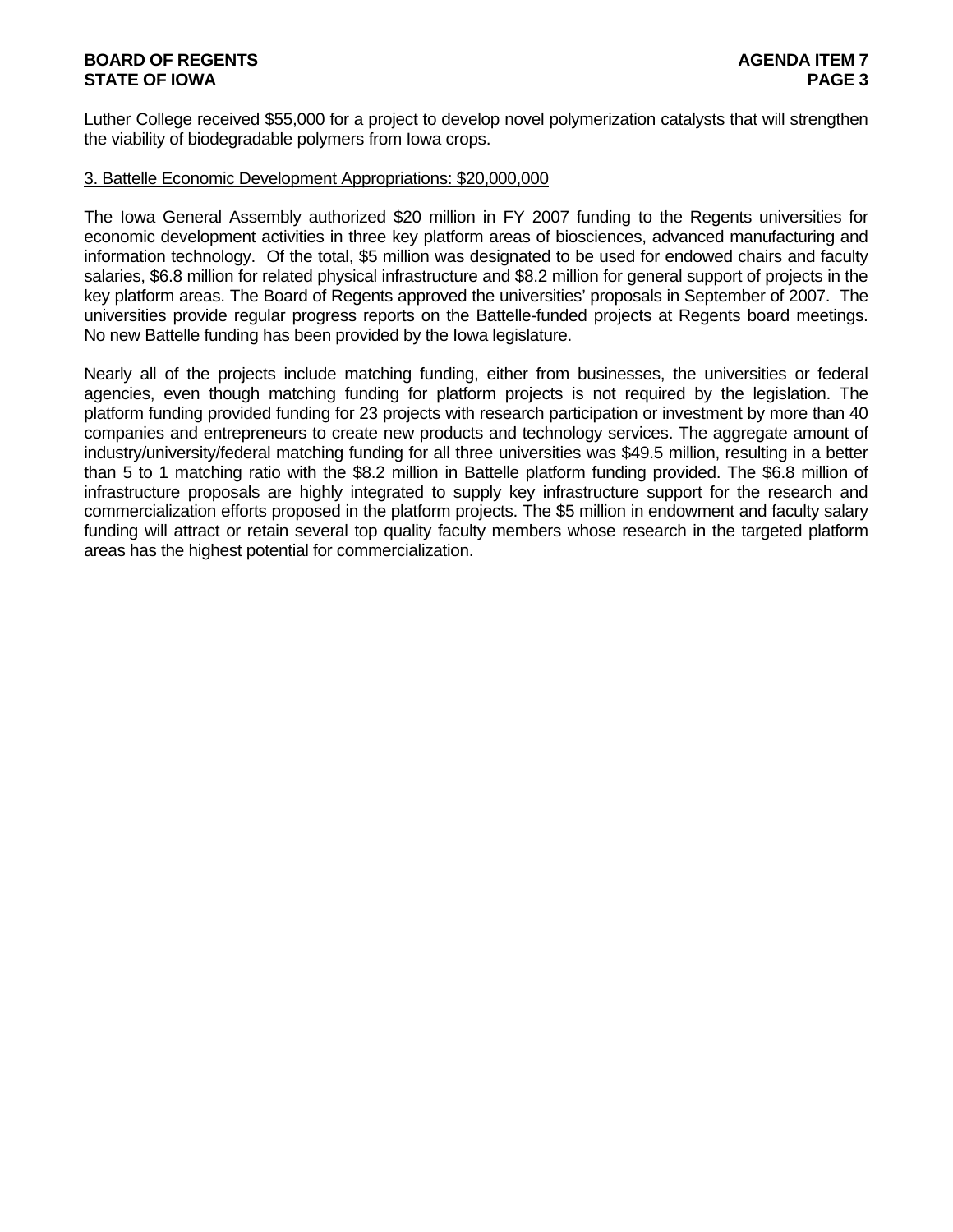## **BOARD OF REGENTS STATE OF IOWA**

| Table 1: Intellectual Property, Technology Transfer, and External Support FY2005-2007                                         |            |            |                |                          |            |            |                |                          |                |                    |                |                          |
|-------------------------------------------------------------------------------------------------------------------------------|------------|------------|----------------|--------------------------|------------|------------|----------------|--------------------------|----------------|--------------------|----------------|--------------------------|
|                                                                                                                               | FY 2005    |            |                | FY 2006                  |            |            |                | FY 2007                  |                |                    |                |                          |
| Indicators                                                                                                                    | <b>ISU</b> | <b>SUI</b> | <b>UNI</b>     | Regents<br><b>Totals</b> | <b>ISU</b> | <b>SUI</b> | <b>UNI</b>     | Regents<br><b>Totals</b> | <b>ISU</b>     | <b>SUI</b>         | <b>UNI</b>     | Regents<br><b>Totals</b> |
| 1. Number of disclosures of<br>intellectual property                                                                          | 142        | 83         | $\overline{4}$ | 229                      | 120        | 89         | 11             | 220                      | 114            | 87                 | 26             | 227                      |
| 2. Number<br>$\sigma$<br>patent<br>applications filed                                                                         | 54         | 115        | $\mathfrak{Z}$ | 172                      | 52         | 178        | 5              | 235                      | 41             | 130                | $\overline{4}$ | 175                      |
| 3. Number<br>$\overline{of}$<br>patents<br>awarded                                                                            | 15         | 34         | $\overline{2}$ | 51                       | 19         | 56         | 5              | $80\,$                   | 26             | 119                | $\overline{7}$ | 152                      |
| 4. Number of license and<br>option<br>agreements<br>executed on institutional<br>intellectual<br>property in<br>total         | 218        | 35         | $\mathbf{1}$   | 254                      | 14         | 43         | $\overline{2}$ | 59                       | 113            | 34                 | $\overline{2}$ | 149                      |
| 5. Number of license and<br>option<br>agreements<br>executed on institutional<br>intellectual property in<br>lowa             |            |            |                |                          |            |            |                |                          | 62             | $\mathfrak{Z}$     | $\overline{2}$ | 67                       |
| 6. Number of license and<br>option<br>agreements<br>yielding income                                                           | 317        | 176        | 9              | 502                      | 299        | 92         | 11             | 402                      | 268            | 151                | 11             | 430                      |
| to<br>7. Revenue<br>lowa<br>companies as a result of<br>licensed technology <sup>1</sup>                                      | 22.00      | 1.08       | 4.16           | 27.24                    | 38         | 0.89       | 5.9            | 44.79                    | \$83 M         | \$1.5 <sub>M</sub> | \$4.56 M       | \$89.06 M                |
| $\overline{of}$<br>8. Number<br>startup<br>companies formed, in<br>total (through licensing<br>activities)                    |            |            |                |                          |            |            |                |                          | $\overline{2}$ | $\mathbf{1}$       |                | $\overline{3}$           |
| $\sigma$<br>9. Number<br>startup<br>companies formed, in<br>lowa (through licensing<br>activities)                            |            |            |                |                          |            |            |                |                          | $\overline{2}$ | $\mathbf{1}$       |                | $\mathfrak{Z}$           |
| 0 <sup>f</sup><br>$\overline{\text{start}}$ up<br>10. Number<br>companies<br>formed<br>through<br>UNI<br>MyEntrenet/Incubator |            |            |                |                          |            |            |                |                          |                |                    | 51             | 51                       |
| 11. Number of companies in<br>research<br>parks<br>and<br>incubators                                                          |            |            |                |                          |            |            |                |                          | 61             | 50                 | 15             | 126                      |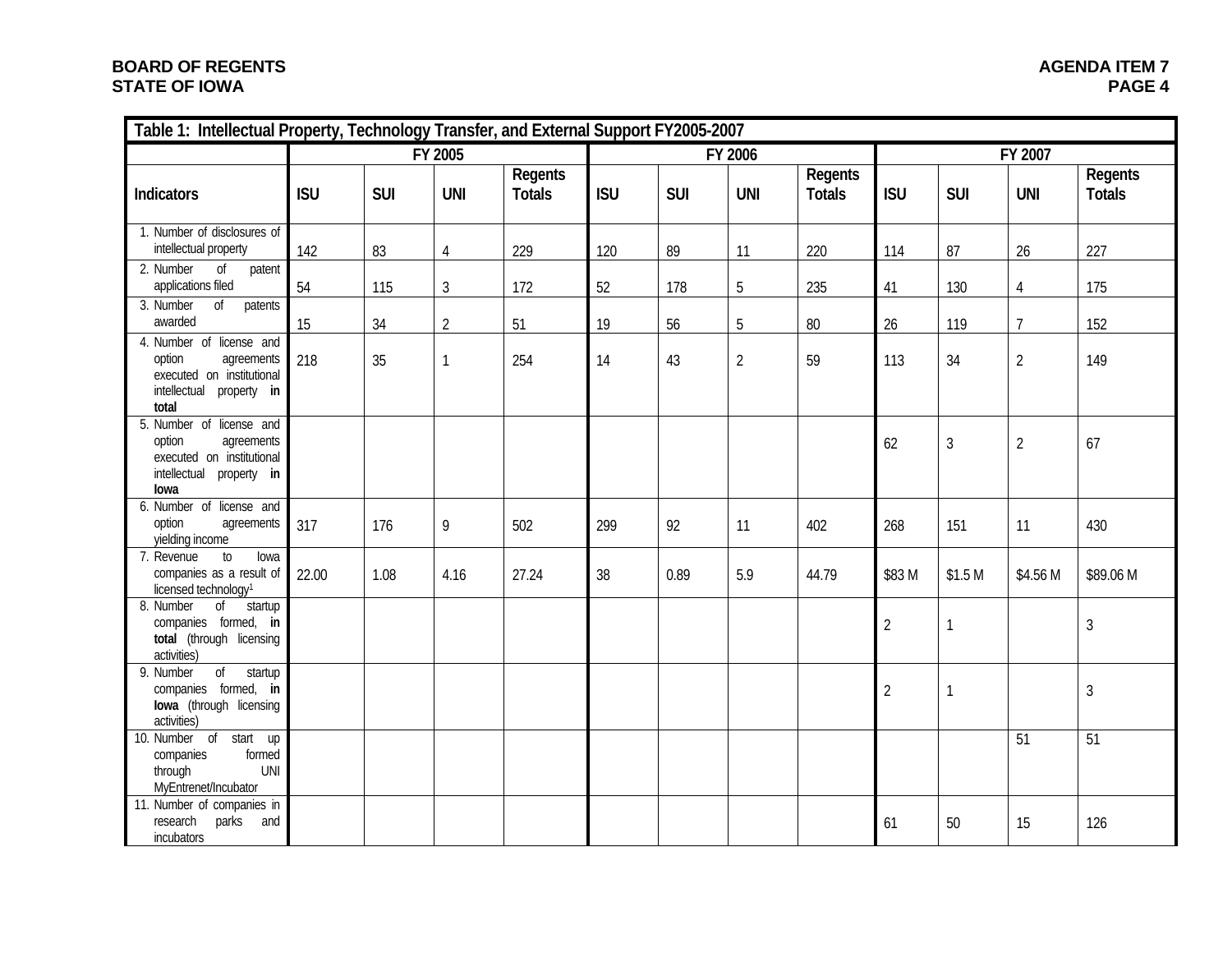# **BOARD OF REGENTS STATE OF IOWA**

|                                                                                                                   | FY 2005    |            |            |                          | FY 2006    |            |            |                          | FY 2007    |                |                    |                          |
|-------------------------------------------------------------------------------------------------------------------|------------|------------|------------|--------------------------|------------|------------|------------|--------------------------|------------|----------------|--------------------|--------------------------|
| Indicators                                                                                                        | <b>ISU</b> | <b>SUI</b> | <b>UNI</b> | Regents<br><b>Totals</b> | <b>ISU</b> | <b>SUI</b> | <b>UNI</b> | Regents<br><b>Totals</b> | <b>ISU</b> | <b>SUI</b>     | <b>UNI</b>         | Regents<br><b>Totals</b> |
| 12. Number<br><sub>of</sub><br>new<br>companies in research<br>parks and incubators                               |            |            |            |                          |            |            |            |                          | 16         | $\mathfrak{Z}$ | 10                 | 29                       |
| 13. Number of employees in<br>companies in research<br>parks and incubators                                       |            |            |            |                          |            |            |            |                          | 636        | 1,780          | 39                 | 2455                     |
| 14. Royalties and license fee<br>income                                                                           | 4.90       | 18.05      | 0.06       | 23.01                    | 8          | 16.3       | 0.32       | 24.33                    | \$8.1 M    | \$17.4 M       | \$62,937           | \$25.56 M                |
| 15. Total sponsored funding<br>$($$ million $)$                                                                   | 286.90     | 359.60     | 33.07      | 679.57                   | 279.7      | 366.4      | 19.96      | 666.06                   | \$272 M    | \$382.2 M      | \$29.2             | \$683.4                  |
| 16. Corporate-sponsored<br>funding for research and<br>economic development <sup>2</sup><br>in total (\$ million) | 28.50      | 31.23      | 1.92       | 61.65                    | 28.6       | 31.9       | 1.76       | 62.26                    | \$14.2 M   | \$41.8 M       | $$1.7$ M           | \$56.7 M                 |
| 17. Corporate-sponsored<br>funding for research and<br>economic development <sup>2</sup><br>in Iowa (\$ million)  |            |            |            |                          |            |            |            |                          | \$8.1 M    | \$1.6 M        | \$1.7 <sub>M</sub> | \$11.4 M                 |

1Aggregate sales reported by Iowa companies of products and services based on licensed inventions. 2Excludes corporate philanthropy